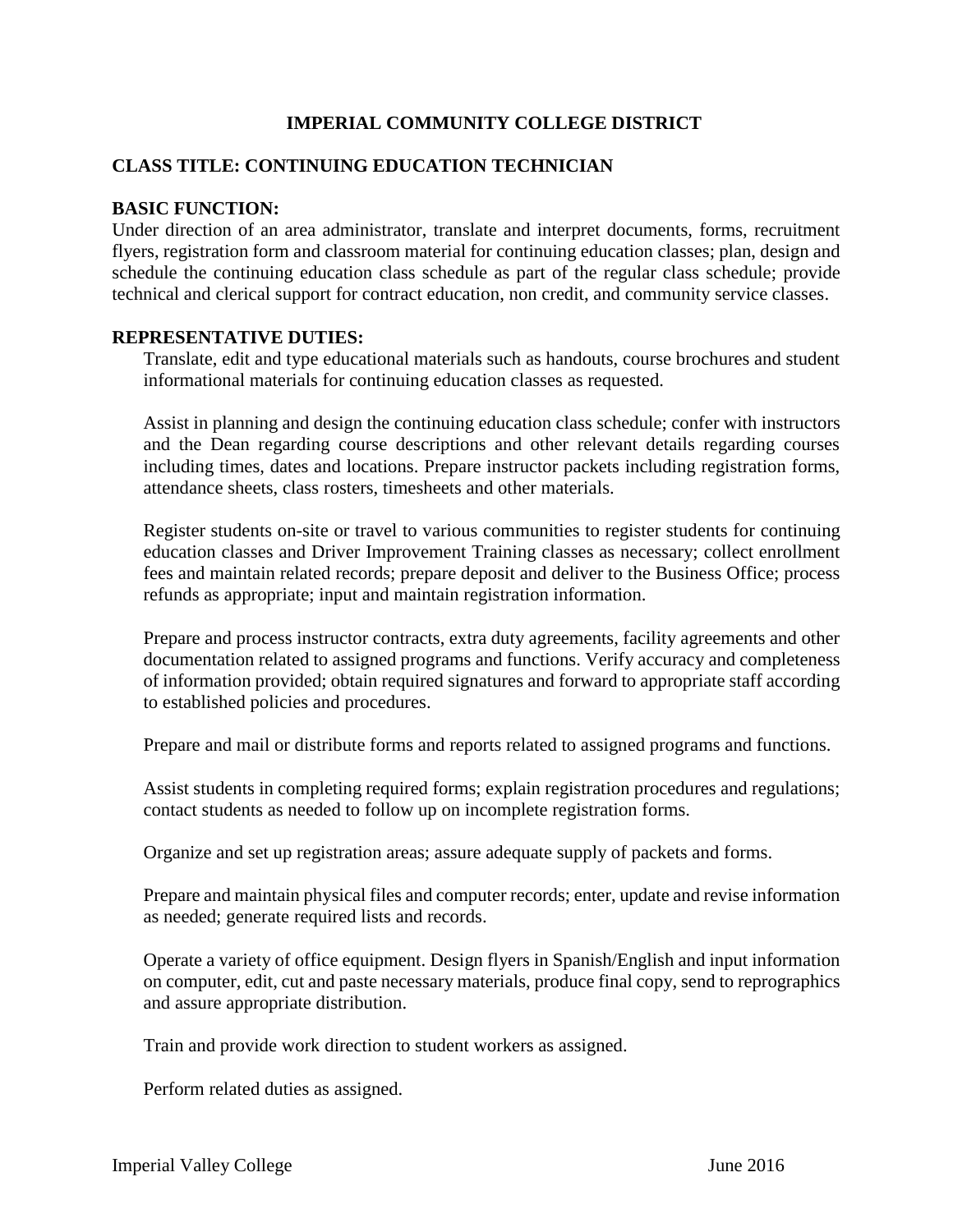Proctor the Automotive Service Excellence (ASE) Certifications Exams. Register and certify as a proctor. Keep records, deposit checks, order reference booklets, print results, reserve classrooms, register students, and schedule exams as necessary. Advertise certifications as needed.

Proctor the Microsoft Office Specialist (MOS) Certifications Exams. Register and certify as a proctor. Keep records, create purchase order to buy exam vouchers, print results, issue certificates, reserve classrooms, and schedule exams as necessary. Advertise certifications as needed.

Manage online and home study Traffic School classes through the administrative TSC website, assisting students, oversee registrations, mail home study packages, solving problems with certificate rejections, and create quarterly DMV reports.

Manage and update the Community Service and Administrative Community Services web sites; updating class descriptions and requirements, reschedule students, create registration forms, and adding new events.

Manage the Customer Service PayPal account; transferring money to bank account, processing students' refunds, and submit any necessary documentation.

Receive payments for Community Service class registrations; prepare deposits and maintain records and reports.

Manage Ed2Go Online classes through the Administrative Ed2Go web site, assist students in enrolling online for Ed2Go classes, solve problems they have with accessing the lessons or enrollment problems they have with accessing the lessons or enrollment problems.

Coordinate the ITAs programs. Register Imperial Valley College training programs in CalJOBs in order to be listed on the Workforce Investment Act Eligible Training Provider List (ETPL). Prepare and submit ITA agreements; create Additional Compensation Requests for each instructor; reserve, assign and distribute keys for classrooms to authorized instructors according to established policies; coordinate orientation for students; provide parking permits for students; order books for each student; collect students timesheets for Imperial County Workforce Development staff; keep files for each student; create and submit invoices to Imperial County Workforce Development; pick up and deposit checks; manage ITAs budgets, create purchase orders, journal vouchers, and transfer monies; issue certificates for students.

Create non-credit schedule, assign and distribute keys for classrooms to authorized instructors according to established policies; manage class cancellations; notify instructors and students of cancellations; collect final grades.

Prepare and maintain the Contract Education, Driver Improvement Training, Community Services, and Non-credit budgets; monitor and verify expenditures; transfer funds and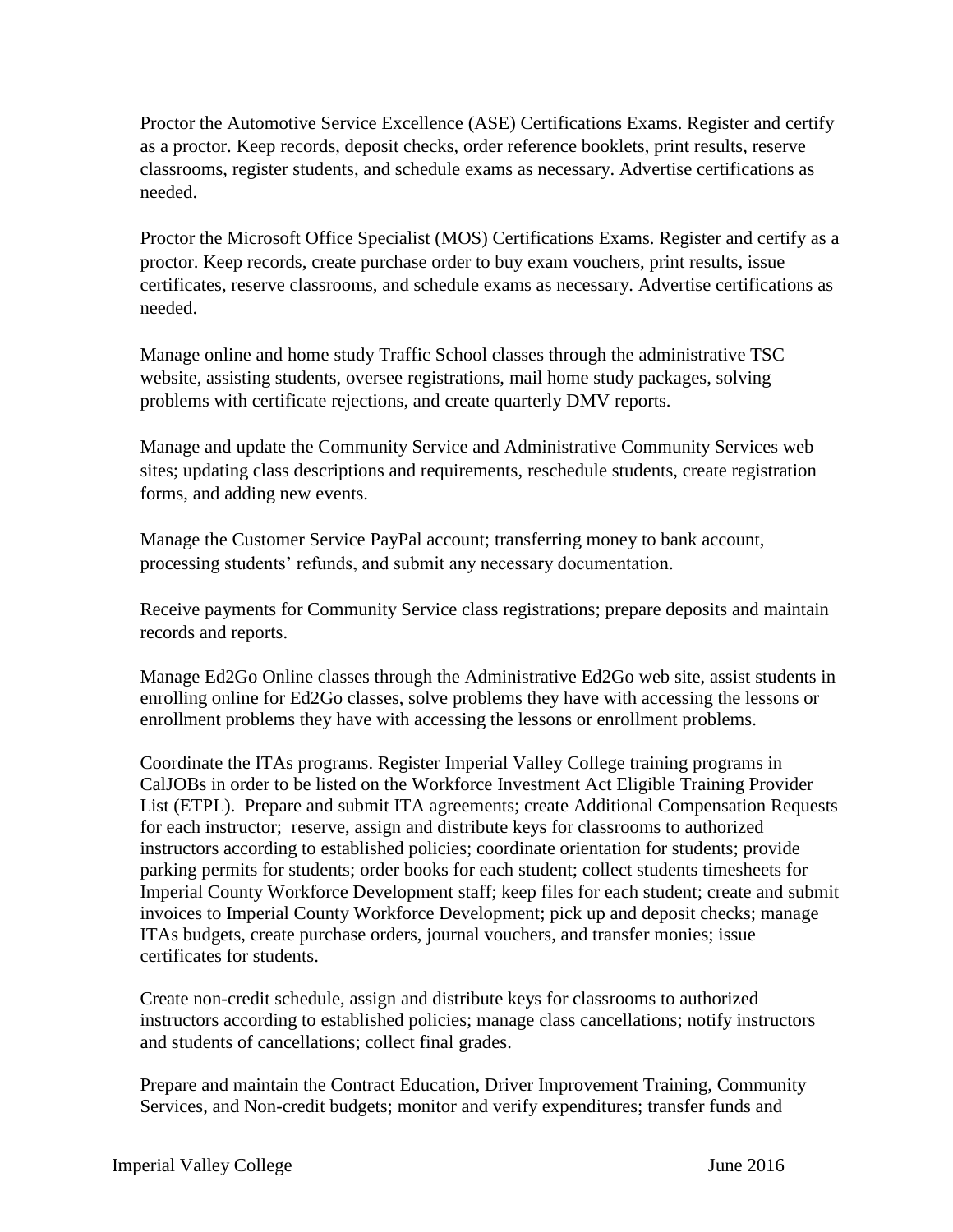maintain current account balances. Maintains an accounting system and produces reports related to assigned budgets.

Create purchase orders for office supplies, equipment, and instructional materials for Driver Improvement Training, Noncredit, and Contract Education programs.

Evaluate community services program on a periodic basis; evaluate class proposals; solicit feedback, recommendations and evaluations from students relevant to the program, and implement changes to the program as needed.

## **KNOWLEDGE AND ABILITIES:**

## KNOWLEDGE OF:

English and Spanish languages sufficient to read, write, translate, interpret and speak fluently. Idiomatic and cognate applications in both English and Spanish for accurate interpretation. Registration procedures related to assigned programs and functions.

Oral and written communication skills in English and Spanish.

Operation of a computer terminal and data entry techniques.

Modern office practices, procedures and equipment.

Financial and statistical record-keeping techniques.

Principles of training and providing work direction.

Telephone techniques and etiquette.

#### ABILITIES TO:

Translate and interpret documents, forms, recruitment flyers, and registration form and classroom materials for External Campus classes.

Prepare correspondence and other written materials in Spanish.

Collect and process fees and prepare deposits.

Register students in the office and in the community.

Assist students in proper completion of registration forms.

Drive to various community locations to register and assist students and collect fees.

Operate a computer to enter and revise data, maintain records and generate reports.

Type accurately at an acceptable rate of speed.

Establish and maintain cooperative and effective working relationships with others.

Apply and explain registration procedures, regulations and requirements.

Meet schedules and timelines.

Work independently with minimal supervision.

## **EDUCATION AND EXPERIENCE:**

Any combination equivalent to: graduation from high school supplemented by specialized bilingual and biliterate training and three years of responsible clerical experience involving public contact, preferably including one year of experience in a community college student services setting.

#### **LICENSE AND OTHER REQUIREMENTS:**

Valid California driver's license.

# **WORKING CONDITIONS:**

Imperial Valley College June 2016